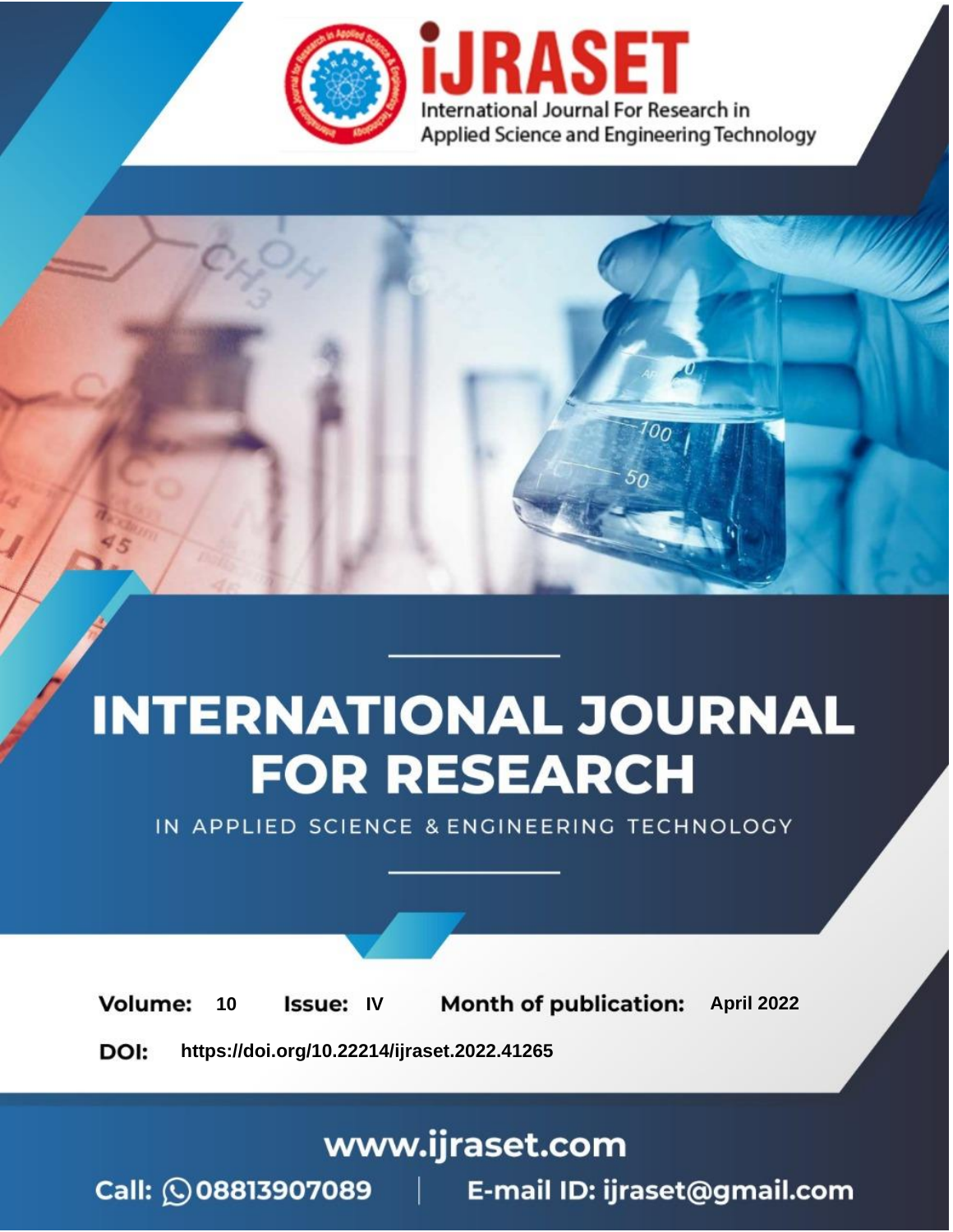

### **Website Development for Training and Placement Cell**

Aakash Raju Mohole<sup>1</sup>, Prathamesh Shravan Waghvade<sup>2</sup>, Satej Sachin Pangire<sup>3</sup>, Shriyash Sayaji Khot<sup>4</sup>, Prof. M. S. Chakote<sup>5</sup> *1, 2, 3, 4Department Of Computer Science and Engineering, Dkte Society's, Yashwantrao Chavan Polytechnic, Ichalkaranji. <sup>5</sup>Guide*

*Abstract: Training and Placement Cell is important part of any educational institute in which most of the work till now is being done in manual way. The main aim of this project is the automation of Training and Placement cell of DKTE Yashwantrao* Chavan Polytechnic college. The system is a Website i.e. managed by Training and Placement Cell of DKTE Yashwantrao *Chavan Polytechnic college for placement activity. The main feature of this project is automatic email generation and sending.*  Inthis TPO will feed the criteria and the notification will be sent to the eligible students automatically.

*The application also provides facility of maintaining details of students along with theplacement records of the college.*

*There is also facility of communicationwall through which user can post their queries and answer them.*

*The project will provide maximumoptimization, abstraction and securityalong with minimum manual work. The project will helpful in faster managementof the placement related activities in the college campus.*

#### **I. INTRODUCTION**

Web based training and placement system automate the system. This system helps to the student's staff and college There are traditional notice boards in the colleges due to this the no of students can't get the information within the time limit to overcome this limit this system plays and vital role displays the notices within the time limit.

The system itself fully automatic it sends SMS, Emails to the students. According to that the whatever number of students get placed, thevarious graphs generate.

Students store their information in the system the student's information access by college company. According to the company criteria, the student selected and notify by the SMS, email. Who students come in the company criteria only those students are eligible for the placement

#### **II. LITERATURE SURVEY**

In this section we discuss the different Methodologies Review/ Literature Review and MotivationOutcomes from it.

#### *A. Review of Methodologies*

This paper describes the solution for problem which occurred in existing manual system.The major problem in existing manual system is searching and updating of the student data. The proposed system provides automation in all the processes like registration, update, and searching of the student data. Also if student are eligible for company then the student can directly apply for the company by only clicking on apply button.

*B. Motivational Outcomes*

- *1)* Till now, notification about placement activities is being done manually, by the proposedsystem there will be dynamic notification generation and sending to the students
- *2)* The system will provide facility of sending automatic email to the eligible students.

#### **III. TRAINING AND PLACEMENT AUTOMATION**

The System focuses on the automation of the training and placement cell and profile matching.Observing andcontrolling the progress of the selection process and communicating with different eligible candidate via SMSor Email notification. For accessing the data on android platform, we are using JSON. This system reduces the human efforts and maintaining large amount of data efficiently.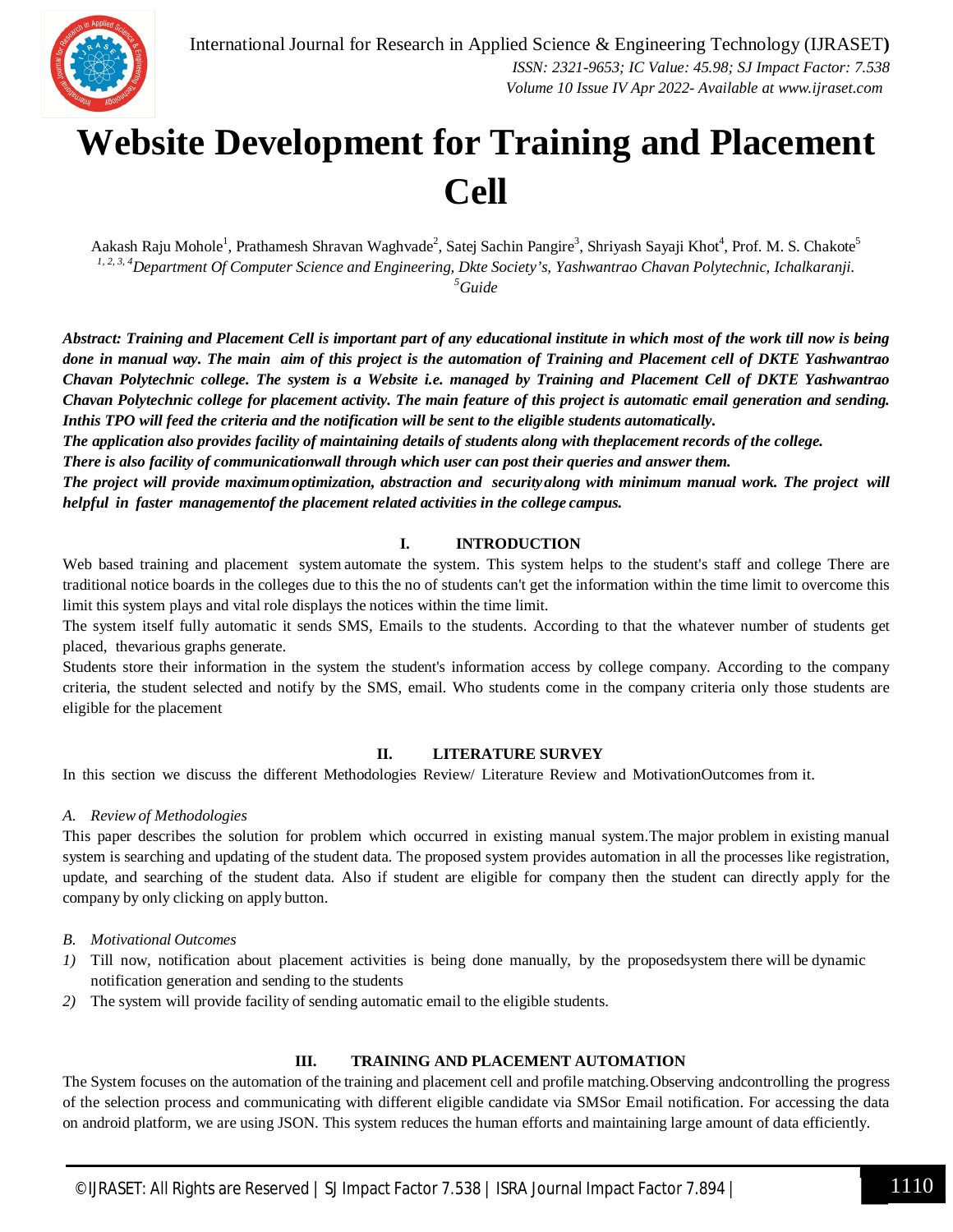

International Journal for Research in Applied Science & Engineering Technology (IJRASET**)**

 *ISSN: 2321-9653; IC Value: 45.98; SJ Impact Factor: 7.538 Volume 10 Issue IV Apr 2022- Available at www.ijraset.com*

#### **IV. ARCHITECTURE OF TRAINING AND PLACEMENTSYSTEM**

Fig. 1 is Web Based Training and Placement System: is a centralized systemwhere TPO, TP Staff,Student, Alumni are the Users of the system.

#### *A. Students*

Students are the main component of the system according to the company criteriastudents get notify bySMS and email. To participate in the placement.

#### *B. TPO*

TPO is the main Admin and having overall control on the system.

#### *C. TP Staff*

These are the staff members of every department which are members of the system.

#### *D. Principle*

Given the access to them just for securing the data.

#### *E. Alumni*

These are students who passed out from institute but further they are eligible forthe placement procedurethey also notify by the SMS and email.

#### **V. CONCLUSION**

The developed System can guarantee to keep the records are safe and privacy which is storedin database. It convert unstructured data into Structured data and sorted for- mat. It is very helpful,reliable and perform well functional to get an alert message and emails on cell phone. Also, this system help us to take the record of alumni.

#### **REFERENCES**

[1] http://www.dkteycp.ac.in From this website we have used thestructure for this website and a bit of content from the cssfile.

[2] Special thanks to our guide Miss. M.S. Chakote. By help from their instructions andguidance we have created the Training and Placement Cell.

[3] https://getbootstrap.com by using this website we have designed the wholefrontend work of this cell and used some content as well.